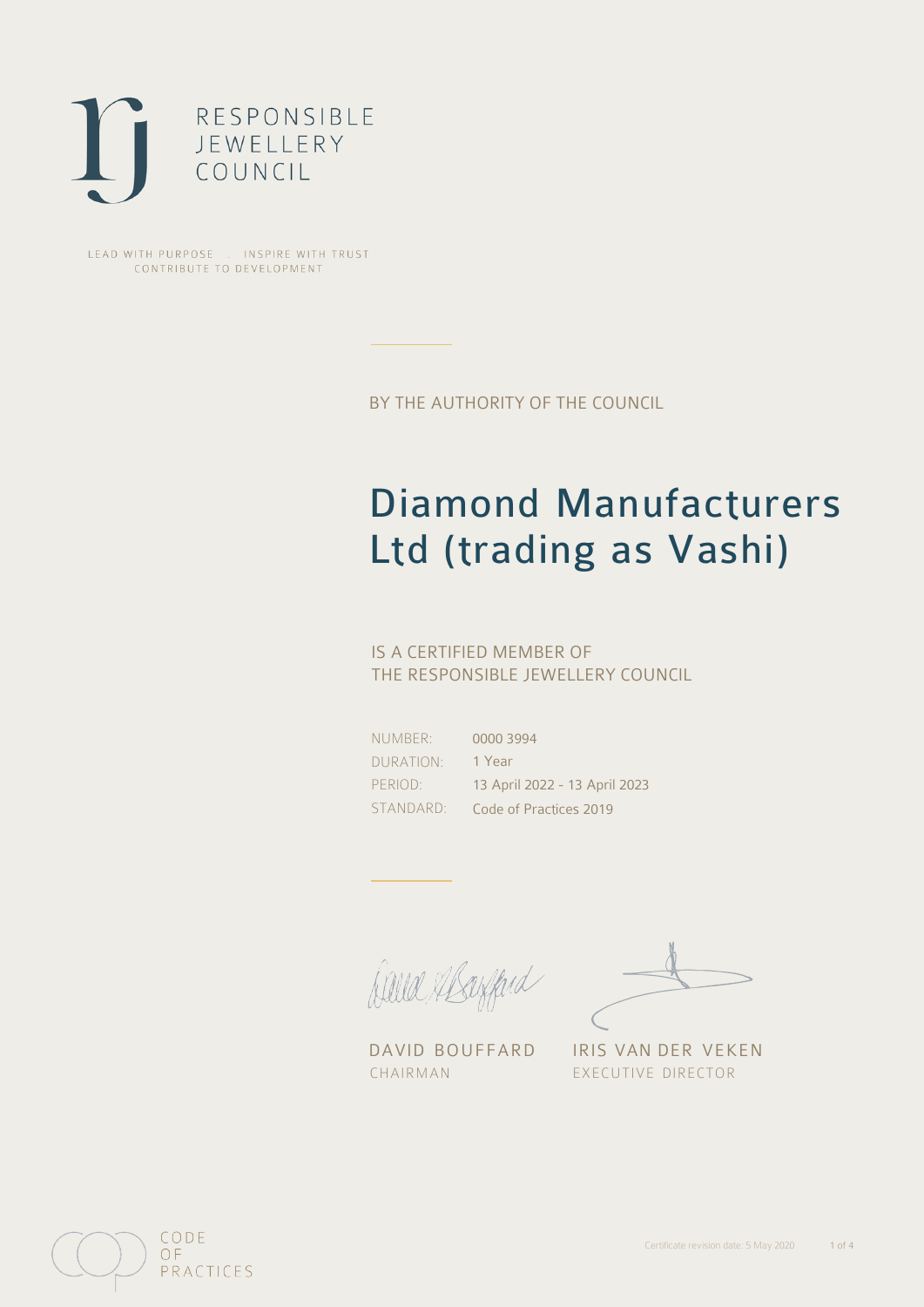

# **CERTIFICATION OVERVIEW**

| <b>MEMBERSHIP</b><br><b>FORUM</b>      | Jewellery and Watch Retailer                                                                                                                                                                                                                                                                                                                                                                                                             |
|----------------------------------------|------------------------------------------------------------------------------------------------------------------------------------------------------------------------------------------------------------------------------------------------------------------------------------------------------------------------------------------------------------------------------------------------------------------------------------------|
| <b>AUDIT</b><br><b>DATE</b>            | 11 January 2022                                                                                                                                                                                                                                                                                                                                                                                                                          |
| <b>AUDIT</b><br><b>TYPE</b>            | <b>First Certification</b>                                                                                                                                                                                                                                                                                                                                                                                                               |
| <b>APPLICABLE</b><br>STANDARD          | Code of Practices 2019                                                                                                                                                                                                                                                                                                                                                                                                                   |
| <b>ACCREDITED</b><br><b>AUDIT FIRM</b> | International Associates Limited                                                                                                                                                                                                                                                                                                                                                                                                         |
| APPLICABLE<br><b>PROVISIONS</b>        | 1. General requirements: 1-4, except 3.2<br>2. Responsible supply chains, human rights and due<br>diligence: 5-14, except 7.3a-b, 8, 9, 11.3, 13.2-3, 14.2-3<br>3. Labour rights and working conditions: 15-22, except 19.3,<br>21.3<br>4. Health, Safety and Environment: 23-27, except 23.10, 27.4<br>5. Gold, Silver, PGM, diamond and coloured gemstone<br>products: 28-30, except 29.2, 30<br>6. Responsible mining: Not applicable |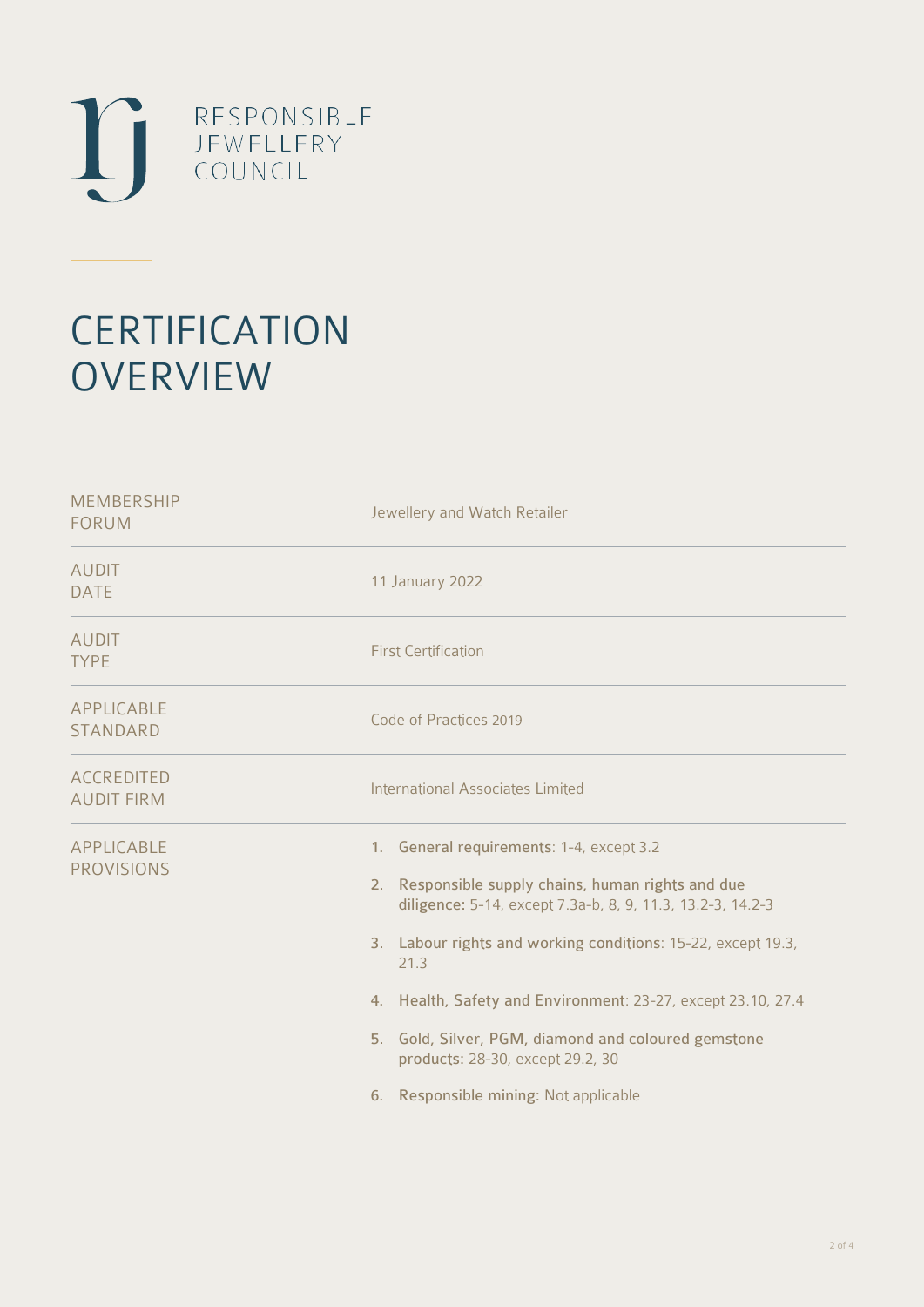| <b>PROVENANCE</b><br><b>CLAIMS</b>         | Not Applicable                                                                                                                                                                                                                                                      |
|--------------------------------------------|---------------------------------------------------------------------------------------------------------------------------------------------------------------------------------------------------------------------------------------------------------------------|
| <b>AUDITOR STATEMENT OF</b><br>CONFORMANCE | Based on the scope and findings of the certification audit, the member<br>has demonstrated a conformance level consistent with a:                                                                                                                                   |
|                                            | 1 Year Certification                                                                                                                                                                                                                                                |
| <b>NEXT AUDIT TYPE</b>                     | MID-TERM REVIEW (within 12-24 months):                                                                                                                                                                                                                              |
|                                            | A. Mid-term review NOT required due to:                                                                                                                                                                                                                             |
|                                            | No anticipated changes to the certification scope during the<br>certification period                                                                                                                                                                                |
|                                            | 3 or less minor non-conformances with critical provisions or in<br>general identified by the audit (not covered by parallel audits<br>for schemes identified as equivalent to RJC's) for an individual<br>member in the mining sector or a non-mining sector member |
|                                            | <25 full time equivalent personnel                                                                                                                                                                                                                                  |
|                                            | Low risk of non-conformances due to management controls                                                                                                                                                                                                             |
|                                            | Existence of parallel audits for schemes recognised by RJC                                                                                                                                                                                                          |
|                                            | Strong internal controls ensuring effective review and closure<br>of corrective actions for non-conformances                                                                                                                                                        |
|                                            |                                                                                                                                                                                                                                                                     |
|                                            | B. Mid-term review (desktop only) required due to:                                                                                                                                                                                                                  |
|                                            | No impact on conformance levels from any changes to the<br>certification scope                                                                                                                                                                                      |
|                                            | 5 or less minor non-conformances with critical provisions or in<br>general identified by the audit (not covered by parallel audits<br>for schemes identified as equivalent to RJC's) for an individual<br>member in the mining sector or a non-mining sector member |
|                                            | Possibility of remote verification of actions                                                                                                                                                                                                                       |
|                                            | No risk to critical provisions                                                                                                                                                                                                                                      |